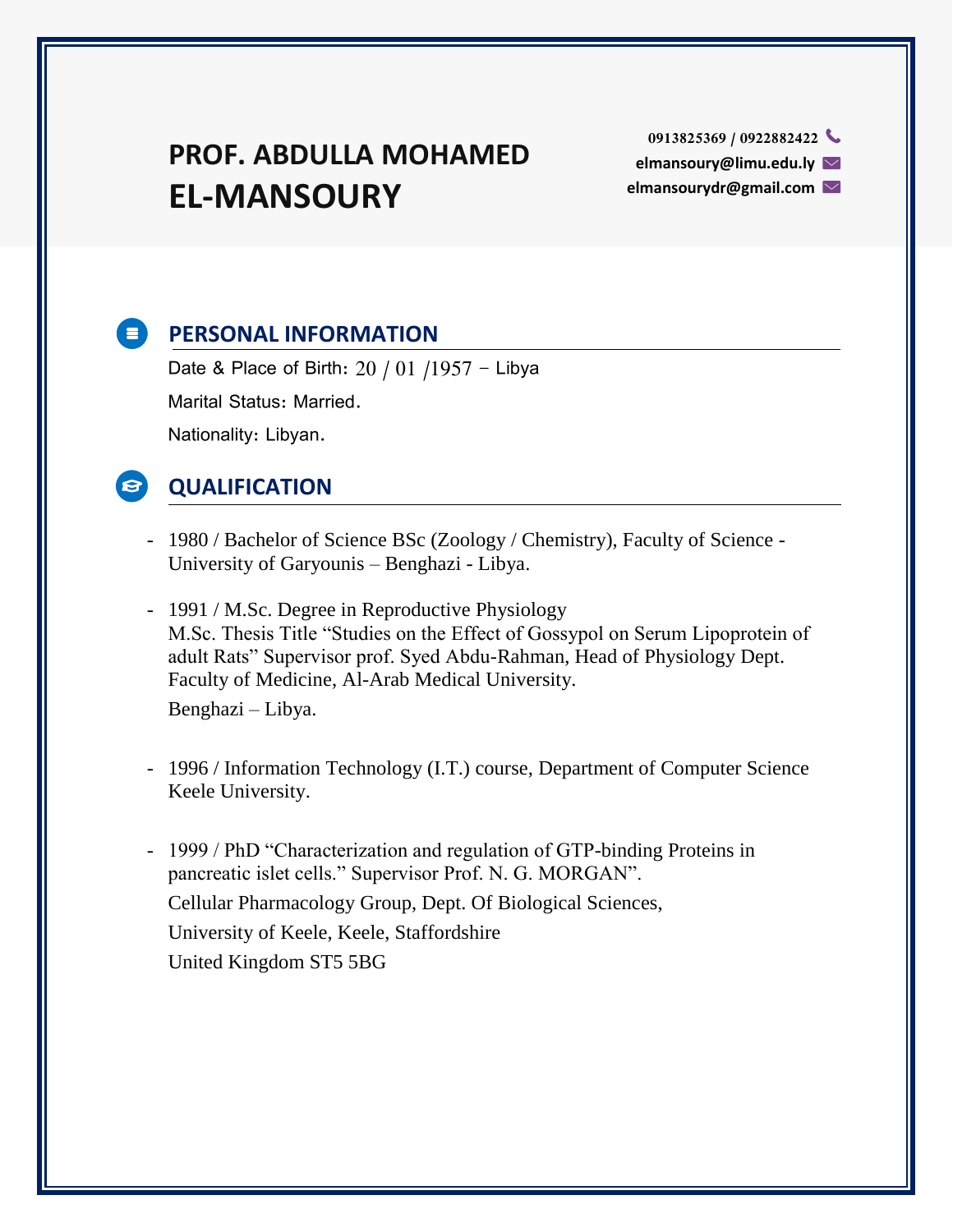## **<b>PREVIOUS EXPERIENCE AND POSITION**

- **1.** Teaching Assistant, Assistant Lecturer, Lecturer, Assistant Professor, Associate Professor, Professor Physiology teaching staff member / Department of Zoology - Faculty of Science - University of Garyounis 1981 - Now.
- **2.** Head of Study and Examination Committee, Department of Zoology Faculty of Science - University of Garyounis.
- **3.** Chairman of the Pre Medical Committee Faculty of Public Health Arab Medical University.
- **4.** Chairman of the Pre Medical Committee, Department of Zoology Faculty of Science - University of Garyounis.
- **5.** Chairman of the Basic Medical Sciences Board Arab Medical University.
- **6.** General Director of the General Administration of Graduate Studies and Training University of Garyounis.
- **7.** Dean, Faculty of Science University of Garyounis Benghazi Libya.
- **8.** Member of the Supreme Advisory Committee / National Center for Quality Assurance and Accreditation of Higher Education Institutions.
- **9.** Member of the National Committee for Graduate Studies.
- **10.** The Founder and Director of the Administration of Quality Management, Inspection and Performance Evaluation / Libyan Social Security Fund :2010 - 2018
- **11.** Head of Curriculum Development Committee / Libyan International Medical University.
- **12.** Head of Education & Examination Committee at Libyan International Medical University.
- **13.** Head of Purchasing Main Committee / Libyan International Medical University.
- **14.** Vice President for General Affairs, Libyan International Medical University :2010 2021

## **CURRENT EXPERIENCE AND POSITIONS**

- Founding member of the Libyan International Medical University (LIMU).
- Dean, Faculty of Applied Medical Sciences Libyan International Medical University:2007 - Now
- Vice President For Learning Affairs , Libyan International Medical University
- The General Director of Libyan Center for Consultation & Human Development / Libyan Social Security Fund :2016 – Now
- Chairman of the Follow-up Committee of International Organizations (ISSA, ILO) / Libyan Social Security Fund :2015 – Now
- Professor Of Physiology / Department of Zoology Faculty of Science University of Benghazi
- Member of the strategic planning team at Libyan International Medical University
- Member of the strategic planning team at the Libyan Social Security Fund.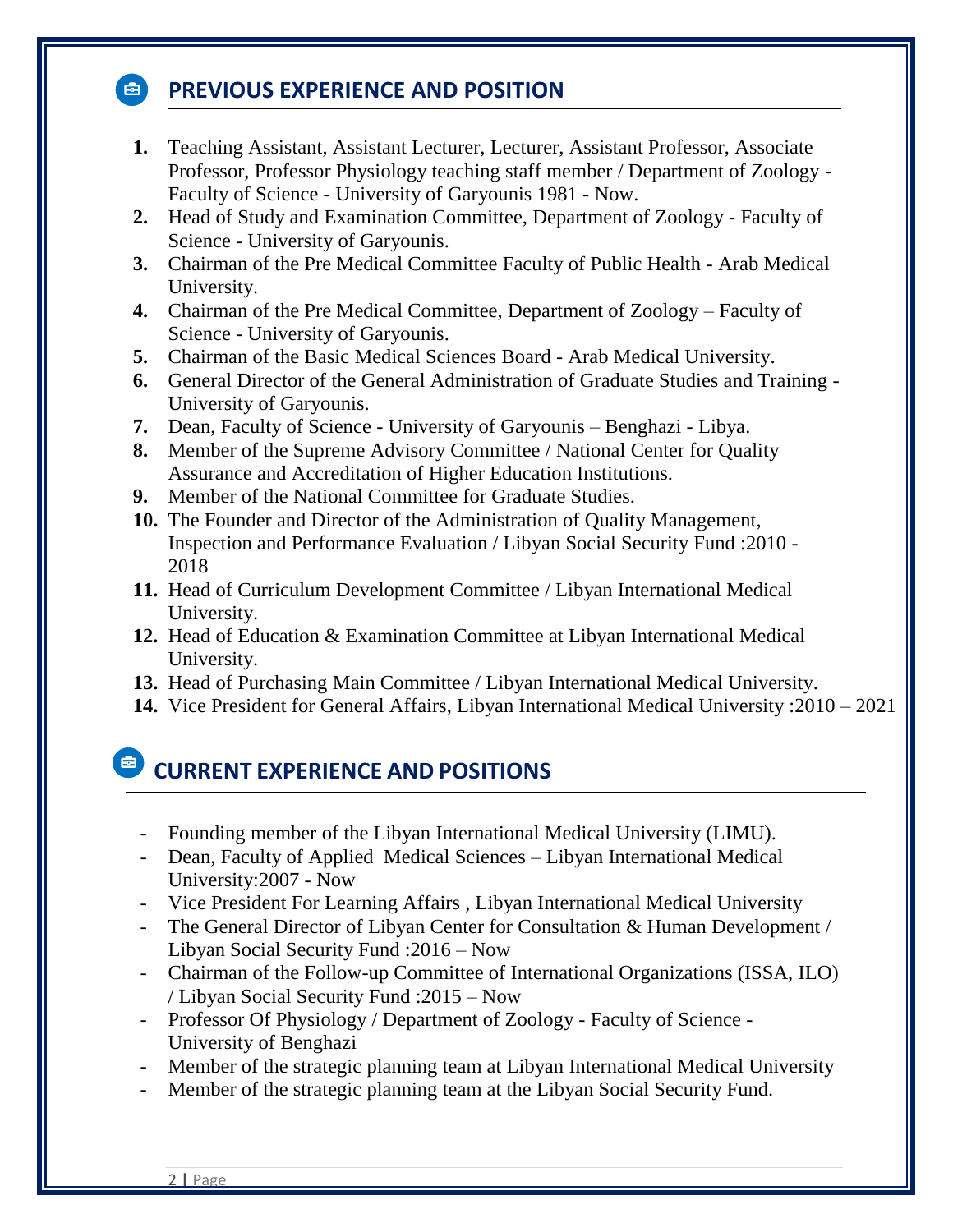- Member of the BPM Committee at the Libyan Social Security Fund.
- Member of the Advisory Committee / National Center for Quality Assurance and Accreditation of Higher Education Institutions.
- Member of the Education Sectoral Committee National Planning Council Parliament
- Vice-President of the Libyan Observatory Planning and crisis and disaster management / National Planning Council / Parliament

# **ADVANCED TRAINING COURSES**

- − e-government and distance education (Dubai December 2007).
- − Leadership skills and creative thinking (Jordan 2009).
- − Curriculum development (Problem Based Learning) (Suez Canal University Egypt 2009).
- − Qualifying auditors for quality assurance and accreditation (QAA Libya 2010)
- − Arab strategies in renewable energy (Association of Arab Universities, Cairo 2010)
- − Development and improvement of mechanisms and Procedures of quality assurance and accreditation in the Libyan HEIs (Libya – January 2012)
- − Institutional Assessment processes (Tunisia November 2012)
- − How to run a Quality Unit- a practical approach (Cork University-Ireland, May 2013)
- − Quality assurance and auditing (Istanbul Turkey-November 2013)
- − Modernizing University Governance and Management (London Metropolitan University-London November, 2013)
- − Quality Assurance: External Assessment Mechanisms (December, 2013 Tunisia)
- − Fundraising and University Industry Cooperation ( Alicante University Spain- March, 2014)
- − Business Process Management (LIMU Benghazi 2021 )
- − Research and prioritization of scientific research ( LIMU Benghazi 2021)

## **CONFERENCES**

- − The first scientific conference of the Faculty of Medicine (Garyounis University. Benghazi March 2005)
- − Second Conference of Graduate Studies (Benghazi-Libya April 2009)
- − First Veterinary Medical Conference (Omer Muktar University Elbaida-Libya July 2010)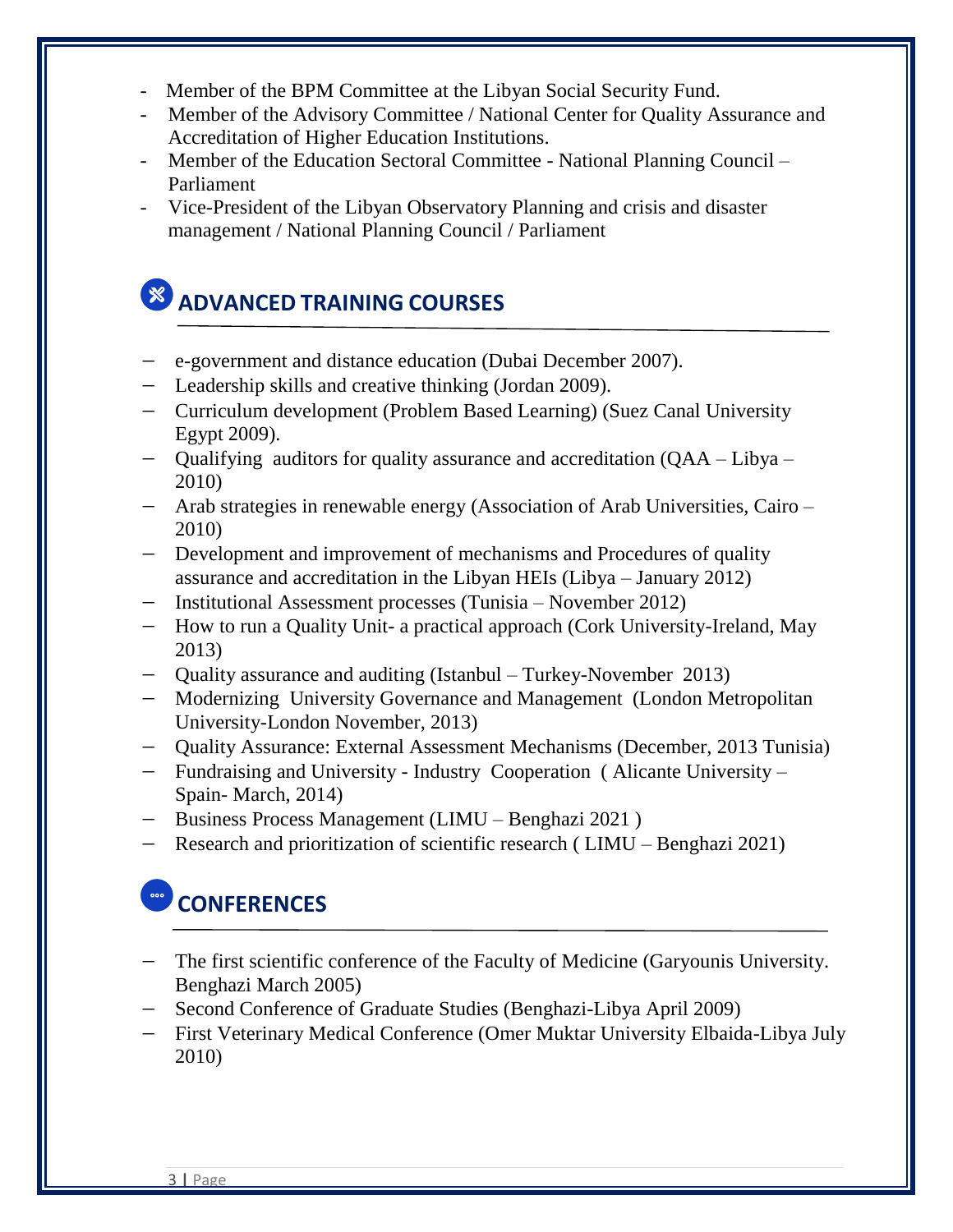- − Citizenship Forum for Democracy and Human Development Effective citizen. (Benghazi- Libya August 2011)
- − Libya towards Building a Democratic City-State / Education and its Role in Building the Society) Tripoli-Libya December 2011.
- − Second National Tempus Information Day (Benghazi January 2012).
- − The Actuarial Studies By ISSA- International Social Security Agency (Berlin-Germany 2012)
- − Third National Day for TEMPUS (Tripoli- Libya January 2013) / Keynote Speaker.
- − Arab Euro Conference on Higher Education (University. Of Barcelona-Spain May 2013).
- − The Development of Statistical Work of the Libyan Social Security Fund (Benghazi May 2013) Panelist.
- − World Social Security Forum by ISSA-International Social Security Agency (Qatar-Doha November 2013)
- − The Second Arab Forum for Development & Employment-Towards Social Protection & Sustainable Development (Riyadh-Saudi Arabia February 2014) / Presentation.
- − National Conference on Higher Education in Libya "Higher Education Between reality and aspirations" (Tripoli- Libya - April 2014) / Presentation.
- Social Security Fund Leadership Forum (2016) / Speaker.
- − World Social Security Forum by ISSA-International Social Security Agency (Panama City - Panama December 2016)
- − [African Regional Forum](https://context.reverso.net/translation/english-arabic/African+Regional+Forum) by ISSA-International Social Security Agency(Ethiopia 2017) Presentation.
- − Social Security Fund Leadership Forum (2018) / Speaker.
- − Conference on Higher Technical and University Education in Libya, "Realities and Prospects for Development" (2018) / Keynote Speaker.
- − The Second Geographical Conference on the Geography of Libya (Benghazi November 2018).
- − Chairman of the Steering Committee, The Medical Education Conference 2019 at LIMU ( Benghazi - 2019 )
- − The Fourth Medical Education Conference (Future of Medical Education In Libya (Tripoli – Libya 2019) / presentation.
- − First Conference on Continuing Professional Development (Benghazi 2019)
- − The World Social Security Forum ) Brussels 2019 )
- − The First Quality Assurance Forum. The challenges of reality and future strategies. ( Benghazi – 2021 ) / Keynote Speaker.
- − African Virtual Social Security Forum (October 2021) / Presentation.
- − Social Security Fund Leadership Forum / 2021 Speaker.

### **WORKSHOPS**

- − Problem Based Learning LIMU Benghazi Libya, 2009.
- − Quality assurance LIMU Benghazi Libya, 2009.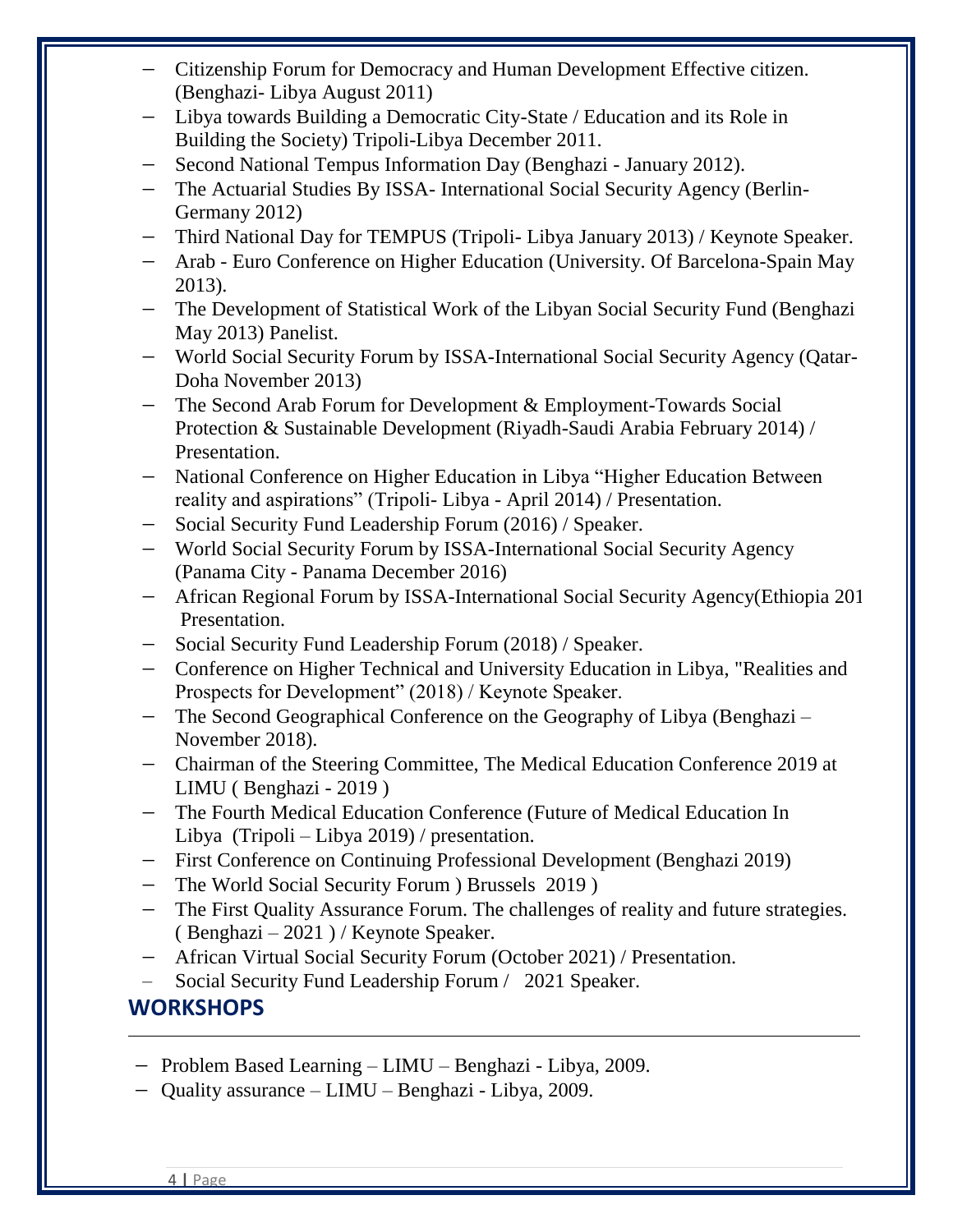- − Communication skills LIMU Benghazi Libya, 2009.
- − Role of the Faculty in Problem Based Learning Curricula, 2009.
- − Managing Clinical Skills Laboratory LIMU Benghazi Libya, 2010.
- − Blueprint of exams LIMU Benghazi Libya, 2010.
- − Role of tutors in PBL sessions– LIMU Benghazi Libya, 2010.
- − Problem design in PBL system LIMU Benghazi Libya, 2010.
- − Actuarial study in social security Fund between theory and practice / Libyan Center for Research and Actuarial Studies / 2016
- − Preparation of actuarial study and work on actuarial models / Libyan Center for Consultation & Human Development / Libyan Social Security Fund 2016
- − Strategic Planning Modules / AlJhood Group / Benghazi 2018
- − Research and prioritization of scientific research / LIMU Benghazi 2021

#### **MEMBERSHIP**

o British Diabetic Association, BDA 1995-2000

#### **PUBLICATIONS**

- − El-Mansoury A., Fities I. A. & Sheriff D. S. 1989. The effect of gossypol on serum lipoproteins of adult rats. Horm. Metabol. Res. 21: 649-651.
- − El-Mansoury, A. 1992. Studies on the effect of gossypol on serum lipoprotein of adult rats. (M.Sc. Thesis).
- − El-Mansoury A. & Morgan N.G. 1995. Identification of a low molecular weight substrate for pertussis toxin in pancreatic  $\Box$ -cells. Diabetic Med. 12 (Suppl.1) S18.
- − Cable, H.C., EL-Mansoury, A. & Morgan, N.G. 1995. Activation of □2-adrenoceptors result in an increase in F-actin formation in HIT-T15 pancreatic  $\Box$ -cells. Biochem. J. 307: 169-174.
- − El-Mansoury A. & Morgan N.G. 1997. Activation of protein kinase C leads to loss of sensitivity to noradrenaline in rat islets. Diabetic Med. 14, S36.
- − El-Mansoury A. & Morgan N.G. 1998. Activation of protein kinase C modulates □2adrenergic signalling in rat pancreatic islets. Cell Signal,10: 637-643.
- − El-Mansoury A. 1999. Characterisation and regulation of GTP-binding proteins in pancreatic islet cells. (PhD Thesis).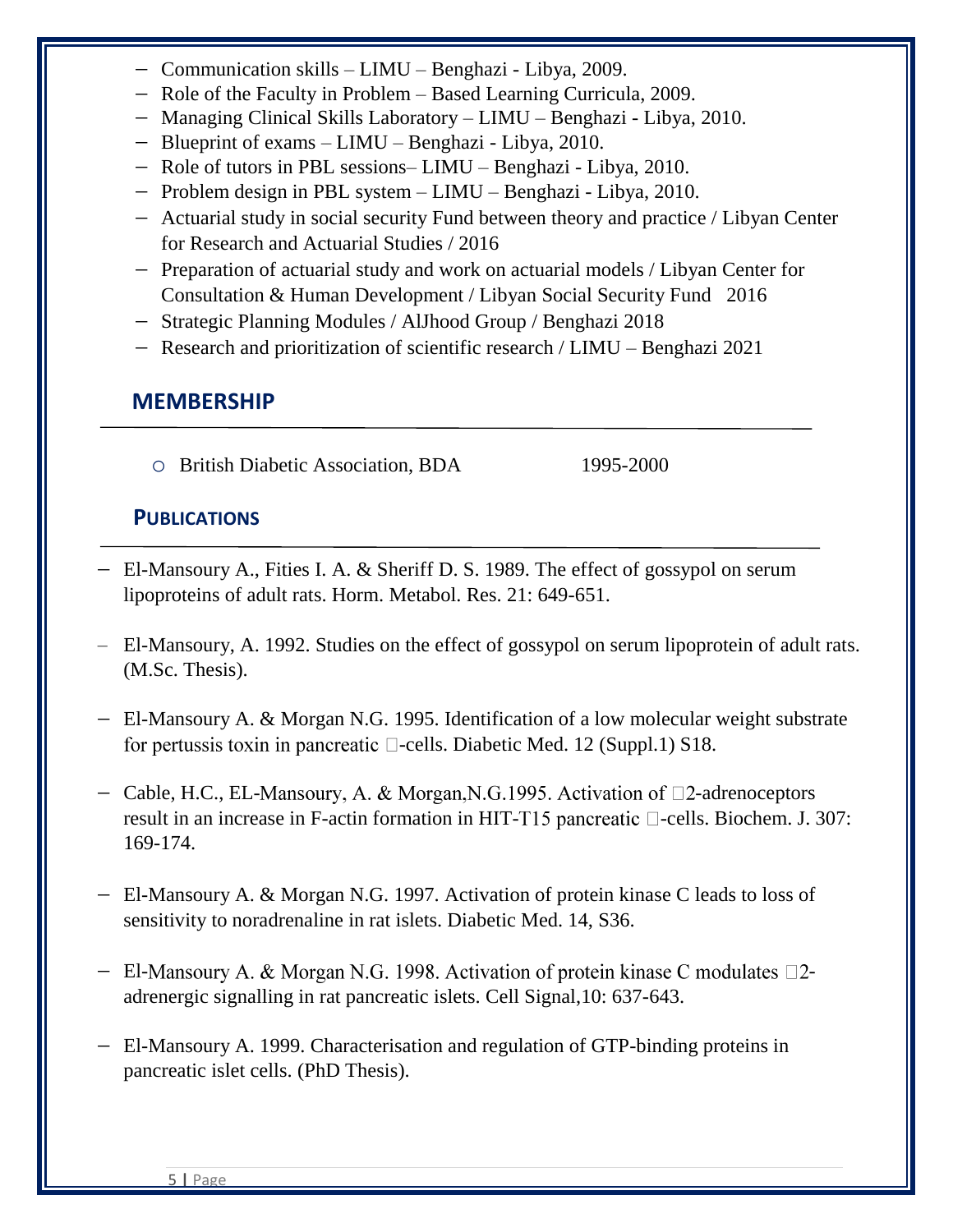- − El-Mansoury A. 2003. Localisation of GTP-binding Proteins in Human Pancreatic Islets of Langerhans by in situ hybridization. Garyounis Medical Journal, 20 No.2: 56 – 63.
- − El-Mansoury A. 2005, the Role of Guanine Nucleotide Binding Proteins in Insulin Secretion. Review, Aljamhyria Medical Journal GMJ.Vol 22, No (2), PP 01-08
- − H. K. Momen1, A-N. Y. Elzouki2, S. J. Gatie1, A. M. El-Mansoury1, O. A. Tashani1 2007, Effect of Ramadan Fasting on Blood Glucose and Serum Lipid Profile in Libyan Diabetic Patients. Journal of Science and It's Applications, Vol. 1, No 1, pp 14-17, February 2007.
- − Albrki W., El-zouki A., El-Mansoury A. & Tashani O. Lipid Profiles in Libyan type II diabetics. Journal of Science and It's Applications, Vol. 1, No 1, pp 18-23, February 2007.
- − Abdul-Nasser Elzouki, Rafat Lubbad, El-Mukhtar Habas, Abdeulaziz Zorgani, Adem Abousedra, Abdulla M. El-Mansoury. Prevalence of hepatitis B and C among health care workers in three major referral hospitals in Benghazi and Albaida, Libya Running title: Hepatitis B & C in health care workers. Libyan Journal of Infectious Diseases, 2011
- − Salma M. Ostaomar, Abdulla M. El-Mansoury and Abdulwahab R. Mehdi. Response of Ovarian and Uterine Morphological- Functional Features to Gonadotropins in Dexamethasone Treated Adult Mice. University of Benghazi Science Journal, vol no.3,4 pp 41 – 71, 2012
- − Al-tawaty W I A, El-Mansoury A M and El-Naas N A. Effect of debriefing guide on student perceptions of tutor performance in problem-based learning. MedEd Publish www.mededworld.org 2013
- − Mona Kamal Farid & Abdulla M. El-Mansoury. Kaiy (Traditional cautery) in Benghazi, Libya: complications versus effectiveness. Pan African Medical Journal. 2015; 22:98 doi:10.11604/pamj.2015.22.98.6399
- − El-Mansoury A M & El-Naas N A. Libyan International Medical University the Libyan Pioneer in Problem Based Learning. International Journal of Advanced Research, Volume 4, Issue 6, 992-1000, 2016.
- − Jaber, N.H. Farid, M. K. and El-Mansoury, A. M. Prevalence of iron deficiency anemia among children under the age of 5 years in pediatric hospitals- Benghazi, Libya. IJRDO - Journal Of Health Sciences And Nursing.Volume-3 | Issue-6 | June,2018